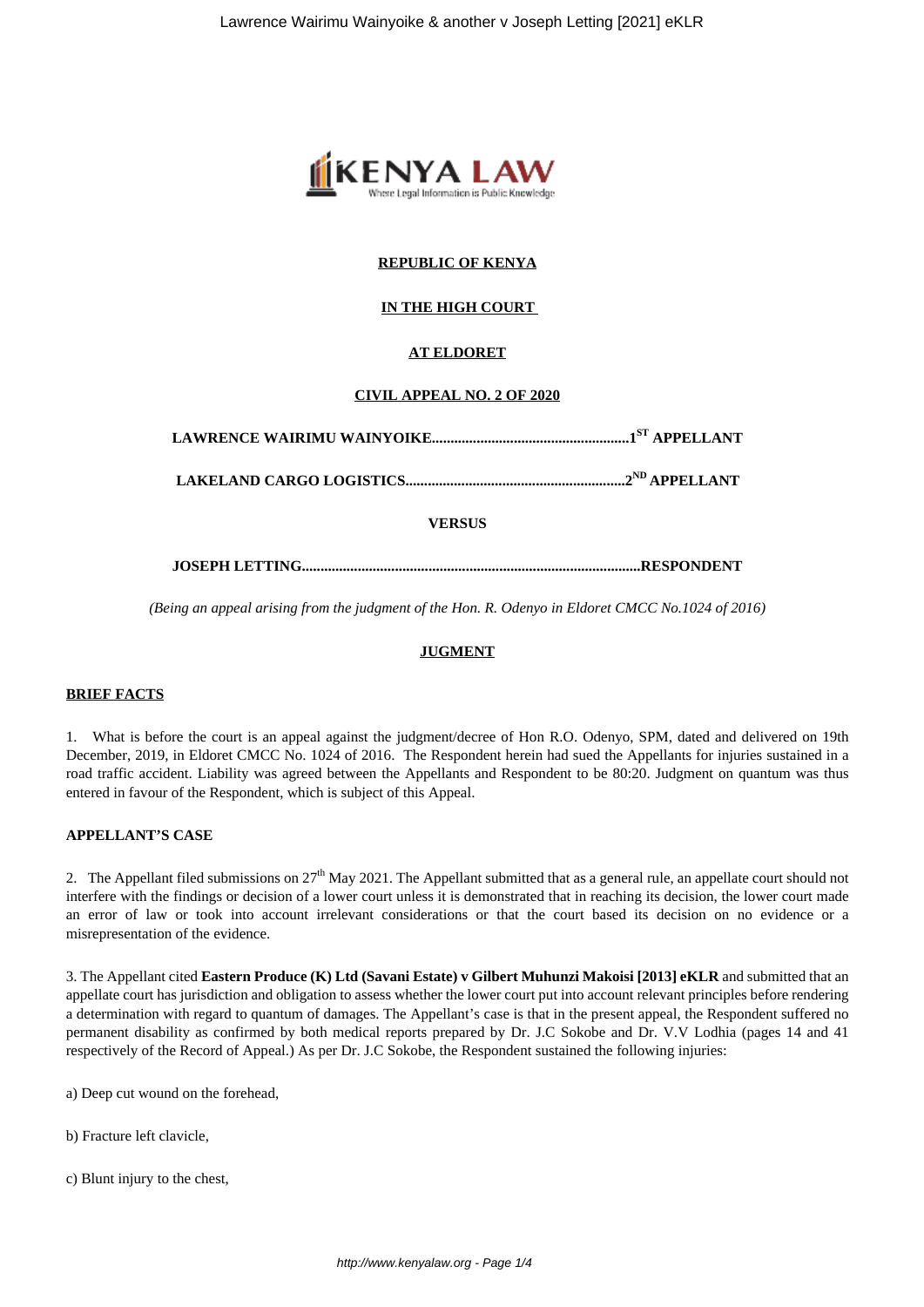d) Blunt injury to the shoulder.

- 4. On the other hand, Dr. V.V Lodhia found out the Respondent sustained the following injuries;
- a) Injury left upper chest,
- b) Injury to scalp

The conclusion was that the Respondent sustained a fracture left clavicle and other soft tissue injuries with no permanent disability.

5. The Appellant cited **Joseph Muscc Mua v Julius Mbogo Mugi & 3 others (2013) eKLR,** and submitted that from the reading of the judgment of the trial court, it was clear that the learned magistrate failed to take into account their submissions. The learned magistrate relied only on the Respondent's submissions and the single authority cited therein. In the said authority, being **Anthony Kariuki Njenga v Shreeji Enterprise (K) Limited (2017) eKLR,** it was submitted that the learned magistrate failed to distinguish the same from the current suit. In the said authority, the Plaintiff therein had sustained severe injuries with a permanent disability of 10% and in fact was hospitalized for 37 days. In the' present suit however, the Respondent was only treated as an outpatient and in fact was confirmed by Dr. V.V. Lodhia (page 41 of the record of appeal) to have fully healed at the time of the examination without any post injury functional deficit.

6. The Appellant cited **JaldEssa Diba t/a Dikes Transporters & Another v Joseph Mbithi Isika (2013) eKLR** where the court awarded Kshs. 350,000/- for fractured and dislocated right clavicle among other soft tissue injuries. He also cited **Gogni Construction Company Limited v Francis Ojuok Olewe (2015) eKLR,** where the claimant was awarded Kshs. 350,000/= as general damages having sustained a fracture of the left distal radius and ulna and dislocation of the left elbow and was hospitalized for 6 weeks.

7. It was submitted for the Appellant that injuries in the above decisions compare well with the ones in the' present case save that others have a bit more injuries. In the present case herein, after considering the level of injuries sustained by the Respondent, an award of Kshs. 350,000/- would have been sufficient compensation.

8. On special damages, the Appellant submitted that the award made by the trial court was proved and as such the same can be maintained. They ask that the appeal be allowed.

#### **RESPONDENT'S CASE**

9. The Respondent filed submissions on 24<sup>th</sup> May 2021. The Respondent cited **Catholic Diocese of Kisumu vs. Sophia Achieng Tete Civil Appeal No. 284 of 2001 (2004)** 2 **KLR** 55 as quoted by Justice G.V. Odunga in **Joseph Kimathi Nzau vs. Johnson Macharia-(2019) eKLR -** on matters regarding quantum. He submitted that it is necessary to ensure that facts of one case bear comparison with the case at hand. Further, that cases should at least bear a reasonable measure of similarity for it to be possible to form a general consensus on the most appropriate judicial opinion.

10. The Respondent cited the cases of **Judy Ngochi vs. Kamakia Ele Selelo Ledamoi (2019) eKLR** and **Joseph Kimathi Nzau vs. Johnson Macharia (2019) eKLR** where the Respondents were awarded kshs. 1,000,000/- and kshs. 800,000/- respectively for similar injuries.

11. The Respondent submitted that the trial court did not award the Respondent future medical expenses that were specifically pleaded by the Respondent in his Plaint dated  $19<sup>th</sup>$  September 2015. The award of Kshs. 800,000 does suffice in the circumstances. A reduction of the same would be detrimental to the Respondent, who to date complains of persistent pains and has to consume medication to deal with it. He further has to undergo open reduction and fixation of the clavicle as per Dr. Sokobe's report (Pexh5a).

12. The Respondent concluded by submitting that costs follow the event. The Appellant's appeal lacks merit and should be dismissed with costs to the Respondent.

### **ISSUES FOR DETERMINATION**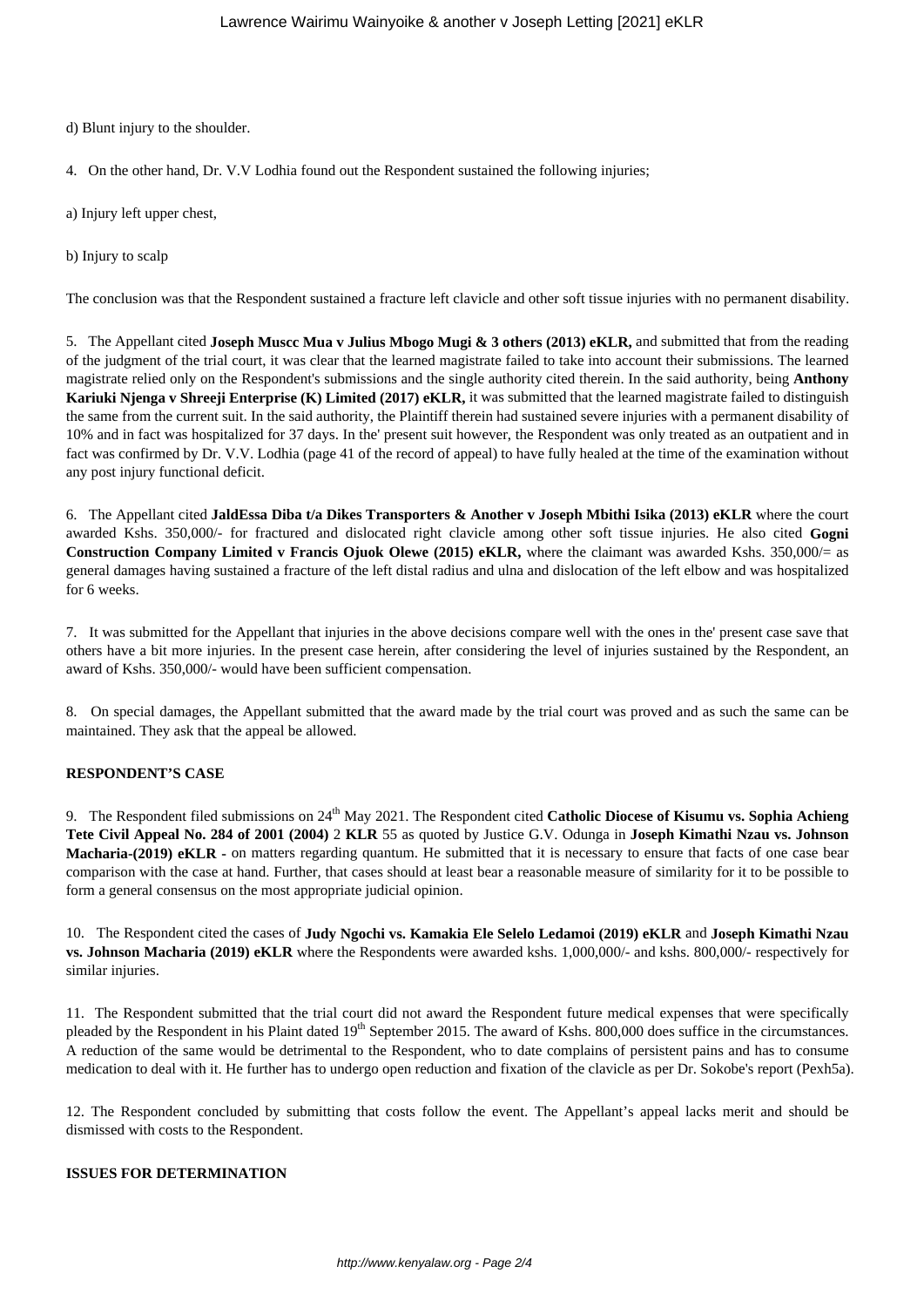1. Whether the trial court erred in determining the quantum for damages.

## **WHETHER THE TRIAL COURT ERRED IN DETERMINING THE QUANTUM OF DAMAGES**

13. The Court of Appeal in **Gitobu Imanyara & 2 Others vs. Attorney General [2016] eKLR** held that **–**

**"…it is firmly established that this Court will be disinclined to disturb the finding of a trial Judge as to the amount of damages merely because they think that if they had tried the case in the first instance they would have given a larger sum. In order to justify reversing the trial Judge on the question of the amount of damages it will generally be necessary that this Court should be convinced either that the Judge acted upon some wrong principle of law, or that the amount awarded was so extremely high or so very low as to make it, in the judgment of this Court, an entirely erroneous estimate of the damage to which the plaintiff is entitled. This is the principle enunciated in Rook v Rairrie [1941] 1 All ER 297. It was echoed with approval by this Court in Butt v. Khan [1981] KLR 349 when it held as per Law, J.A that:**

**'An appellate court will not disturb an award of damages unless it is so inordinately high or low as to represent an entirely erroneous estimate. It must be shown that the Judge proceeded on wrong principles, or that he misapprehended the evidence in some material respect, and so arrived at a figure which was either inordinately high or low."**

14. The Court of Appeal in **Odinga Jacktone Ouma V Moureen Achieng Odera [2016] eKLR** stated that

### **"comparable injuries should attract comparable awards".**

The Respondent suffered the following injuries as per the medical reports;

### **a) Deep cut wound on the forehead,**

- **b) Fracture left clavicle,**
- **c) Blunt injury to the chest,**
- **d) Blunt injury to the shoulder.**

15. The guiding principle in the award of damages is that whereas no two injuries are exactly alike, comparable injuries should, as far as possible, be compensated by comparable awards.

16. In **Joseph Kimanthi Nzau v Johnson Macharia [2019] eKLR** the Respondent sustained head injuries, chest injuries and lower limb injuries. He had a hematoma of the scalp and severe tenderness in the same region while the x-ray showed fracture of the skull bone at the surgical suture region. He further had tenderness of severe degree in the right chest anteriorly with haematoma formation in the same region while x-ray showed fractures of the 1st and 2nd ribs and fracture of the clavicle bone. He also had tenderness of severe degree in the right hip. The court of appeal reduced the award by the trial court from kshs. 1,000,000/- to kshs. 800,000/-.

17. In **H. Young & Company E. A Limited vs Edward Yumatsi (2013) eKLR** the High Court on appeal upheld an award of Kshs. 500,000/- as general damages where the claimant sustained inter alia deep cut wound on the head and fracture of the right clavicle bone.

18. It is to be noted that the Respondent was not awarded future medical expenses despite the same being pleaded and confirmed by Dr. Sokobe to be kshs. 150,000/-. However, since there was no cross appeal on the issue, it shall rest.

19. The Appellant has not shown how the trial magistrate acted upon some wrong principle of law, or that the amount awarded was so extremely high or so very low as to make it, in the judgment of this Court, an entirely erroneous estimate of the damage to which the Respondent was entitled.